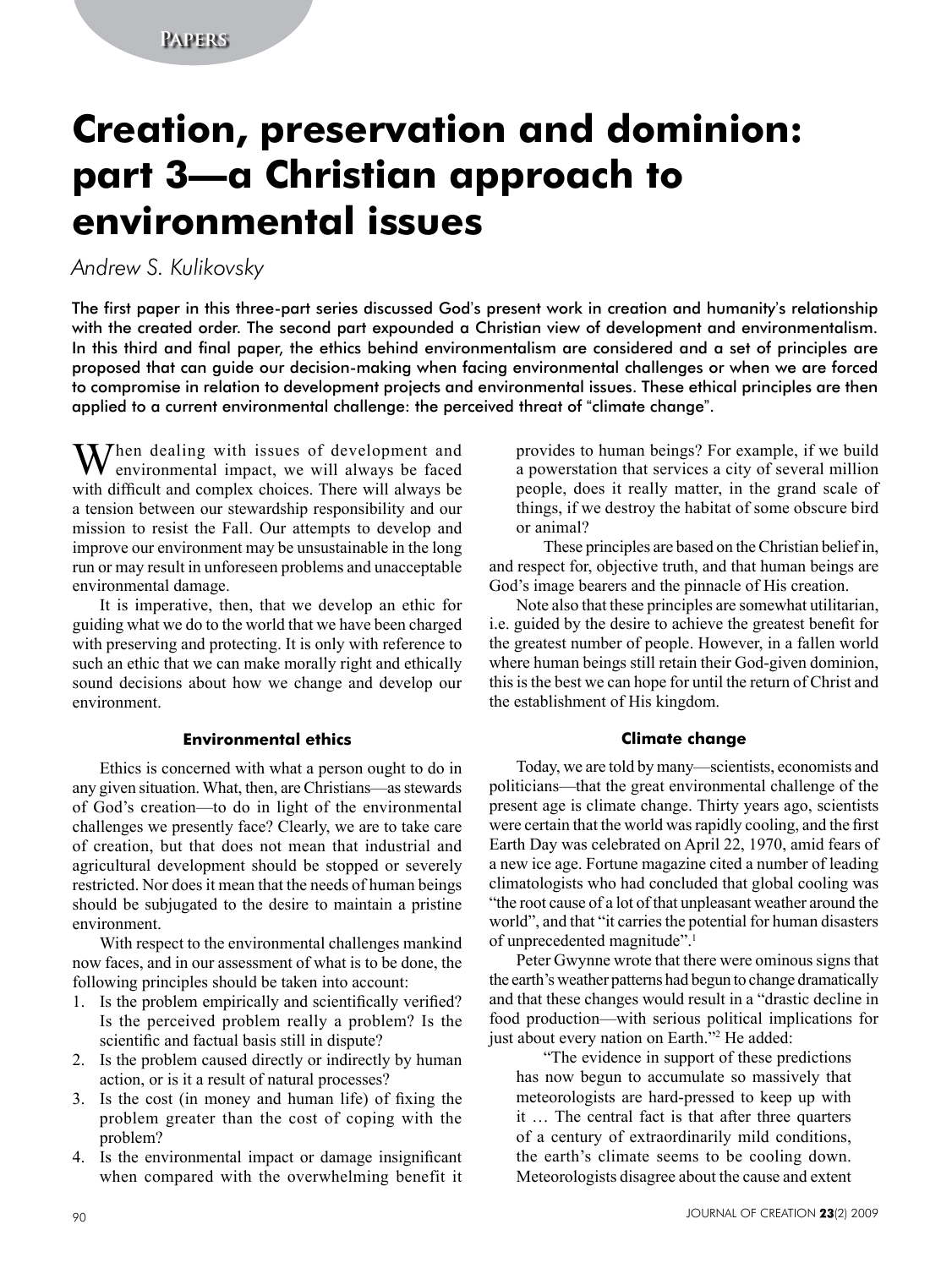

Fiaure 1. Michael Mann's influential hockey stick graph has now been thoroughly debunked and was not included the latest IPCC assessment report.

of the cooling trend, as well as over its specific impact on local weather conditions. But they are almost unanimous in the view that the trend will reduce agricultural productivity for the rest of the century. If the climatic change is as profound as some of the pessimists fear, the resulting famines could be catastrophic."<sup>2</sup>

At the same time, the National Academy of Sciences declared that "a major climatic change would force economic and social adjustments on a worldwide scale because the global patterns of food production and population that have evolved are implicitly dependent on the climate of the present century."<sup>2</sup> Gwynne noted that climatologists "are pessimistic that political leaders will take any positive action to compensate for the climatic change, or even to allay its effects … The longer the planners delay, the more difficult will they find it to cope with climatic change once the results become grim reality."<sup>2</sup>

Today, the very same concerns are again being expressed, but in regard to the exact opposite phenomenon: global warming!

During the 1990s, some scientists and environmentalists suggested that the earth was in fact not cooling but warming, and that this warming was caused by a strengthened greenhouse effect that, in turn, was caused by the massive increases in carbon dioxide emissions from human industry and activity. In 2001, the Intergovernmental Panel on Climate Change (IPCC) released their Third Assessment Report. The IPCC Summary for Policymakers included a graph generated by Michael Mann and colleagues that appeared to show that the earth's climate was very stable

from 1000 to 1900, but then suddenly began to change, and temperatures in the northern hemisphere began to rise dramatically and continued to rise up until the present time. This graph became known as the "hockey stick" graph.<sup>3</sup>

The IPCC Summary claimed it is likely "that the 1990s has been the warmest decade and 1998 the warmest year of the millennium" for the northern hemisphere. As a result, many climate scientists, government officials, and media commentators became convinced that climate change or global warming was a very real and serious threat, and called for drastic reductions in carbon dioxide emissions. Given that modern society, industry and agriculture all require large amounts of energy generated by carbon dioxide producing processes, making significant cuts in carbon dioxide emissions is not easy. Indeed,

it would cause severe economic pain and lower everyone's standard of living.

Stephen McIntyre and Ross McKitrick have now thoroughly debunked the Mann hockey stick,<sup>4</sup> and as a result, the graph was left out of the most recent 2007 IPCC Fourth Assessment Report. Nevertheless, its impact still persists. Moreover, NASA's updated surface temperature records for the USA (where most of the heavy industrialization has occurred) indicate that 1934 was the warmest on record, not 1998. The third hottest year on record was 1921, not 2006, and four of the top ten hottest years on record occurred during the 1940s before the large scale growth in carbon dioxide emissions. Moreover, several recent years (2000, 2002, 2003, 2004) are well down in the rankings, and 2004 falls behind even 1900.<sup>5</sup>

Nevertheless, there is still great pressure on governments and public policy makers to make drastic industrial, economic and structural changes in order to reduce carbon dioxide emissions. The Stern review on the economics of climate change suggested that climate change threatens to be the greatest and widest-ranging threat to the market ever seen. Its main conclusions are that 1% of global gross domestic product (GDP) *per annum* is required to be invested in order to avoid the worst effects of climate change, and that failure to do so could risk global GDP being up to 20% lower than it otherwise might be, and it provides prescriptions, including environmental taxes, to minimize the economic and social disruptions.<sup>6</sup> Moreover, Stern declares that the required changes should be implemented immediately:

"The evidence shows that ignoring climate change will eventually damage economic growth.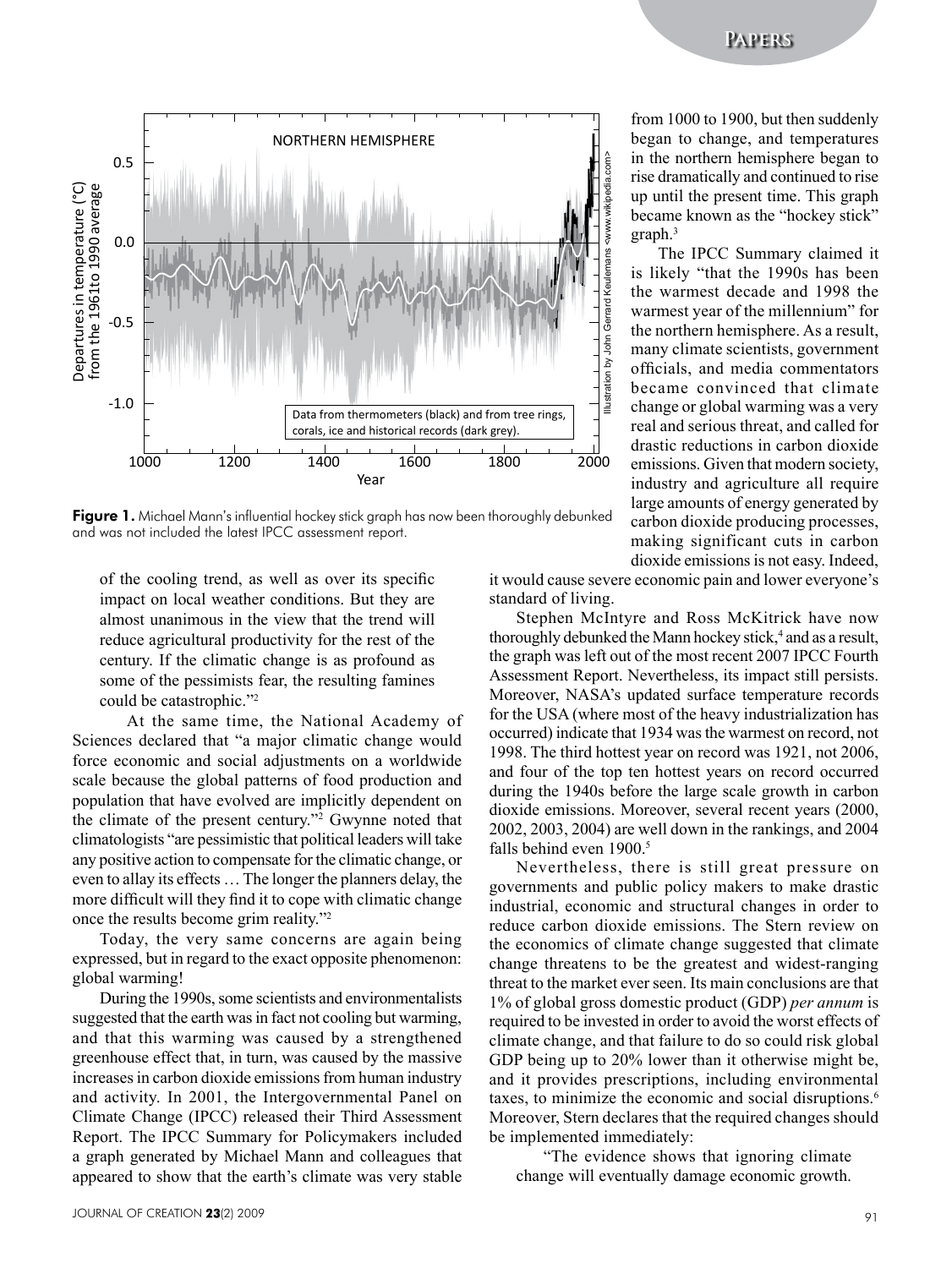Our actions over the coming few decades could create risks of major disruption to economic and social activity, later in this century and in the next, on a scale similar to those associated with the great wars and the economic depression of the first half of the 20<sup>th</sup> century. And it will be difficult or impossible to reverse these changes. Tackling climate change is the pro-growth strategy for the longer term, and it can be done in a way that does not cap the aspirations for growth of rich or poor countries. The earlier effective action is taken, the less costly it will be. At the same time, given that climate change is happening, measures to help people adapt to it are essential. And the less mitigation we do now, the greater the difficulty of continuing to adapt in future."<sup>7</sup>

The Australian Evangelical Alliance has also highlighted the supposed urgency and demanded the Australian government act now:

"But there is still time to avoid the top range of risk—provided that we do the necessary things and act immediately. As far as government policy is concerned that probably means establishing a clear policy framework for significantly reducing emissions by the end of the next parliamentary term. The scientific evidence which connects greenhouse gas emissions with climate change is the same evidence which indicates that the goal for developed nations ought to be in the order of a 60% reduction in greenhouse gas emissions from year 2000 levels by 2050. It makes no sense to accept the conclusions about the reality of climate change

and not accept the conclusions about the necessary goals for rectifying it as they are based on the same evidence. Nor does it make sense to hold back from acting on this because of the fear it would have a damaging impact on Australia's GDP. A failure to act will cost even more in the long run and the use of fossil fuels (the major causes of human-induced climate change) is itself distorting the economy as it is highly subsidised through not being required to pay for its effects."<sup>8</sup>

These calls for urgent action are based on what has become known as the "Precautionary Principle". Brian Edgar, the former Director of Public Theology in the Australian Evangelical Alliance, explains:

"In environmental matters this principle is well understood and frequently used. It was developed in Europe where it has been necessary to deal with serious environmental issues across national borders since the 1960's. It has also been enacted as an interpretive rule in numerous pieces of Australian legislation relating to the care of the environment. It says that where there are threats of serious or irreversible damage, lack of full scientific certainty should not be used as a reason for postponing remedial measures. The rationale for this is that it is critically important to do our best for the environment because it is the only one we have got! Waiting for 100%, definitive, unambiguous certainty means not operating according to the best evidence but according to some far less likely evidence. It may mean waiting until after decisive and dangerous events have already occurred. It is a process which risks much and possibly achieves



little. When considering the devastating potential of climate change the high level of urgency can be matched with significant optimism, based on the fact that the worst scenarios can be avoided at relatively little cost. Changes in social and economic life will have to occur, but it makes no sense to hold back from acting sooner rather than later as a failure to act now will simply mean more cost in the long run. As it has been said, the economy is a wholly-owned subsidiary of the environment."<sup>9</sup>

On closer inspection, however, the Precautionary Principle makes little sense. One of the most basic principles of logic is that every effect has a

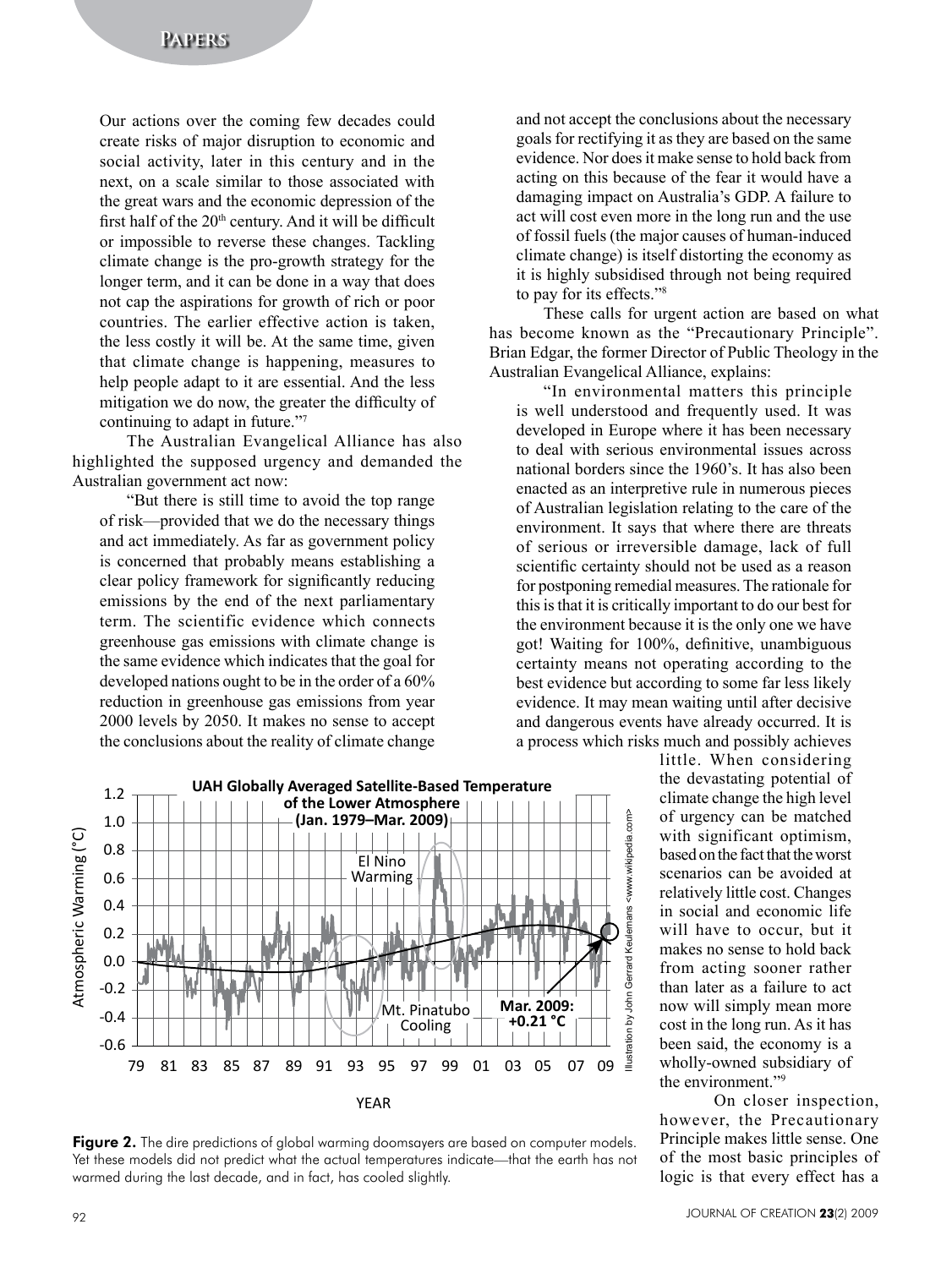cause. Yet the Precautionary Principle absurdly assumes that we can be absolutely certain of the effect, even though we are unsure about the cause. Furthermore, the claim that the cost of drastic action to reduce climate change is much less than the cost of not acting, is not only dubious in the extreme, it is totally myopic. Who exactly will be bearing this cost, and how much will it be? In western developed countries it will lead to a much lower standard of living and massive unemployment. In poor developing countries, it will prevent needed development and industrialisation, thus consigning another generation of people to a life of poverty and suffering, many of whom will die prematurely from a range of health problems. Moreover, the beneficial effects of climate change may, in fact, far outweigh any negative impacts. Suffice to say, this is a rather curious approach for an evangelical Christian group that supposedly cares about the poor, and values truth.

In fact, a number of Christian and other religious organisations have uncritically accepted the conclusions of the IPCC and other climate change alarmists.<sup>10</sup> Typical of the responses by Christian organisations is the various articles by Brian Edgar for the Australian Evangelical Alliance. Edgar asserts:

"There is now no reputable science which denies either that climate change is happening or that a large part of global warming is humaninduced. In 2001 the Intergovernmental Panel on Climate Change provided strong evidence of climate change, the warming of the earth and of the dominant role of human induced greenhouse gas emissions in causing this. But the extensive scientific research that has been undertaken since then is even stronger."<sup>11</sup>

In another article, he writes:

"There is widespread scientific agreement on the basics of climate change—its causes and effects—although there is still vigorous debate about aspects of it. Whereas once one might have considered the minority opinion in the debate to be those who doubted whether it could be tied to human causes, the only minority now is comprised of those who think that the consensus position is too conservative and that even accepting a 2ºC increase might be too much. A 1.7 ºC degree may flip the global system into an uncontrollable mode of operation."<sup>12</sup>

But Edgar's confidence in the certainty of humancaused climate change is misplaced. The claimed "scientific agreement" is not as "widespread" as Edgar suggests. Although most scientists agree that the earth's global average surface temperature has increased (by approximately 0.6ºC) during the  $20<sup>th</sup>$  century, many disagree that this is caused by human action, especially since much of that warming occurred before the advent of large scale industrialization

(before 1940). Instead, they believe the warming is more likely to be part of a natural cycle. Furthermore, they note that rising temperatures may, in fact, result in far greater benefits to mankind, and that these benefits are rarely considered or taken into account by those who desire to reverse global warming. Indeed, over 31,000 scientists including more than 9,000 with a Ph.D. (15 times more than the number involved in IPCC process)—have signed a petition pointing out these issues.<sup>13</sup> This far exceeds the 41 scientists who wrote the IPCC Fourth Assessment Report,<sup>14</sup> and the 2,400 "individual experts" that were sent a copy of the draft report to review.<sup>15</sup>

In addition, an increasing number of experts have started speaking out against the catastrophic scenarios pushed by the IPCC and various other climate change alarmists. John Christy, Richard Tol, Richard Lindzen, Hans von Storch, Vincent Gray, Christopher Landsea and Paul Reiter were all contributors or reviewers to various IPCC working groups but do not agree with the IPCC's overall conclusion that human beings are warming the world. Landsea and Reiter have even resigned in protest.<sup>16</sup> Vincent Gray is highly critical of the IPCC's procedures stating:

"Over the years, as I have learned more about the data and procedures of the IPCC, I have found increasing opposition by them to providing explanations, until I have been forced to the conclusion that for significant parts of the work of the IPCC, the data collection and scientific methods employed are unsound. Resistance to all efforts to try and discuss or rectify these problems has convinced me that normal scientific procedures are not only rejected by the IPCC, but that this practice is endemic, and was part of the organization from the very beginning … The IPCC is fundamentally corrupt."

Furthermore, David Evans, who worked for the Australian Greenhouse Office from 1999–2005 admits:

"I devoted six years to carbon accounting, building models for the Australian Greenhouse Office … It was great. We were working to save the planet. But since 1999 new evidence has seriously weakened the case that carbon emissions are the main cause of global warming, and by 2007 the evidence was pretty conclusive that carbon played only a minor role and was not the main cause of the recent global warming … 1. The greenhouse signature is missing. We have been looking and measuring for years, and cannot find it … 2. There is no evidence to support the idea that carbon emissions cause significant global warming. None … 3. The satellites that measure the world's temperature all say that the warming trend ended in 2001, and that the temperature has dropped about 0.6ºC in the past year … 4. The new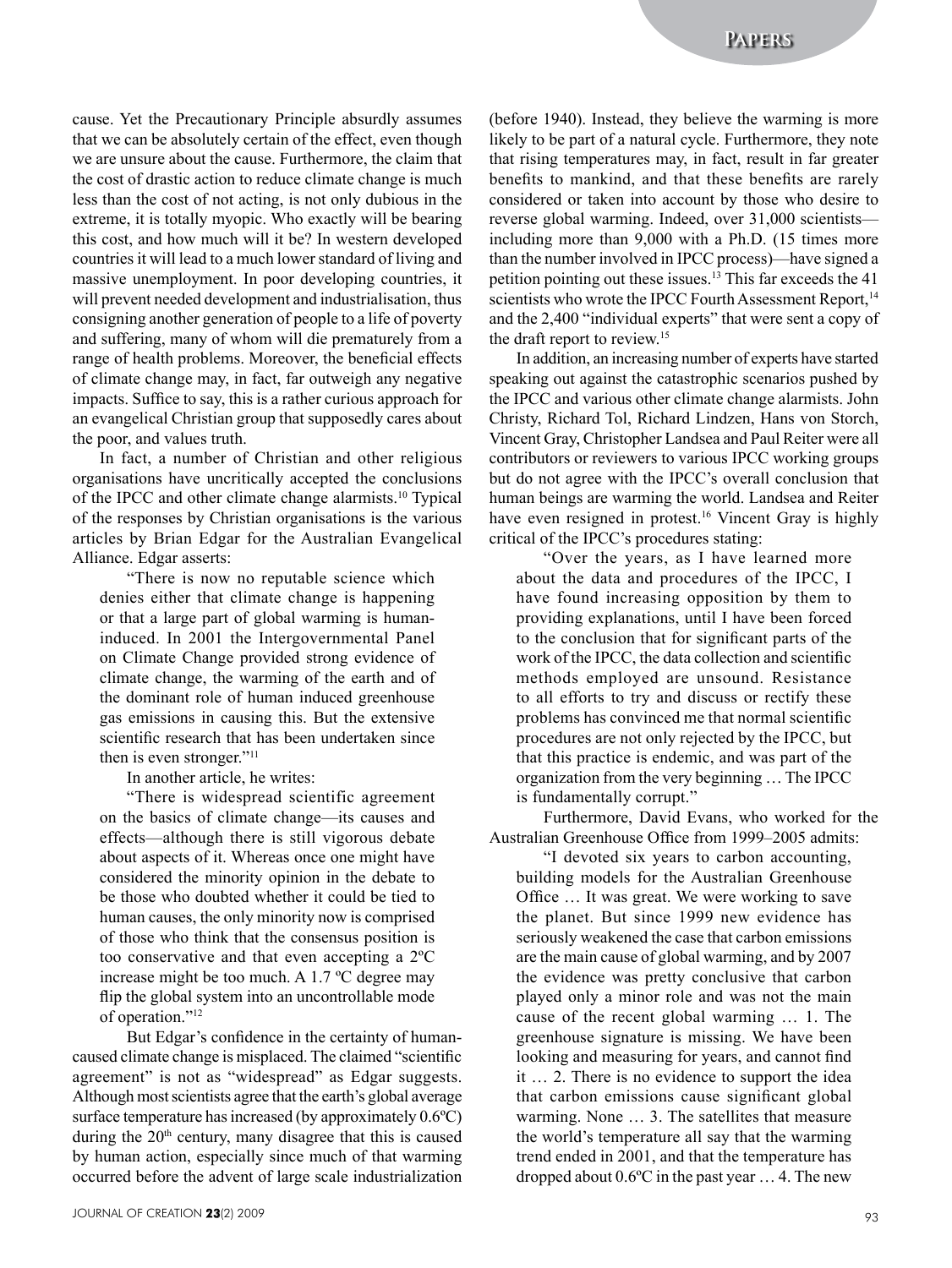ice cores show that in the past six global warmings over the past half a million years, the temperature rises occurred on average 800 years before the accompanying rise in atmospheric carbon. Which says something important about which was cause and which was effect."<sup>12</sup>

Yet global warming alarmists—including Christians—continue to propagate demonstrably false claims about the climate. Edgar, for example, agrees with the claim that "[t]here is great concern at the moment that the melting of Arctic ice is actually occurring at a greater rate than was projected in even recent assessments."<sup>12</sup> Yet satellite pictures of the Arctic ice cap from July 2007 and July 2008 indicate that the polar cap has in fact slightly increased!17 Likewise, the Antarctic ice cap has also increased—to record levels!<sup>18</sup>

In any case, it should be noted that carbon dioxide (as opposed to particulate carbon) is not a pollutant. Carbon dioxide is a naturally occurring gas that is an essential component of the photosynthetic process that causes vegetation to grow. The presence of additional carbon dioxide will stimulate plant growth, and the warmer weather means a longer growing season, and thus greater agricultural production. In fact, retreating ice and ground thawing would cause more arable land to become available for both residential and agricultural purposes. Indeed, those who argue that global warming will produce greater benefits to mankind point to the fact that the world has previously thrived during past warming periods, and that cold periods have always caused serious survival problems for all creatures including humans. Extreme cold always causes far more deaths than extreme heat. Furthermore, with most roads free from ice and snow, driving would be a lot safer. Rail and air transportation would also be far more efficient due to the reduction of weather-related delays and accidents. There would also be a significant reduction in energy use due to reduced heating requirements and less demand for the manufacturing of cold weather clothing.<sup>19</sup>

Yet this does not stop Edgar denouncing inaction as dangerous extremism, and demanding that we immediately take drastic steps to stop global warming.12 Pope and Edgar argue that this naturally follows from our Christian faith because it means we are "genuinely loving our global neighbours through just, loving and sacrificial action (Matt. 22:34–40)."<sup>20</sup> But this is a rather curious position. Does the command to love our neighbours apply to everyone, or only those living in western developed countries? In fact, assuming that global warming is indeed caused by  $CO<sub>2</sub>$ emissions, and given that developing nations are by far the greatest emitters, are they not the chief cause of global warming and therefore guilty of harming not only their fellow global citizens but themselves? Pope and Edgar even acknowledge that "we cannot work on changing the climate for one part of the world and not another."<sup>20</sup> They add that "it is no use trying to mitigate the effects of climate

change in one part of the world while continuing to promote it in another. That makes no sense."<sup>20</sup> Yet, this nonsensical approach is what they themselves are advocating!

In any case, Christians face a choice: to implement the drastic policies currently being advocated by those convinced that global warming poses a very real threat, or to wait and see and make adjustments and adaptations as the need arises. Carbon dioxide reduction policies require revolutionary changes to the way we generate energy. "Clean" renewable energy sources are inadequate sources of baseload power, $21$  so the only options are hydro-electric, nuclear and geothermal—all of which have other significant environmental impacts. Thus, to make any real difference, coal-fired power stations around the world will more or less need to be closed down, and millions of vehicles taken off the roads. This will, of course, have catastrophic effects on human civilization, and will inevitably lead to the suffering and death of millions of people. George Reisman explains the absurdity of such policies:

"If we destroy the energy base needed to produce and operate the construction equipment required to build strong, well-made, comfortable houses for hundreds of millions of people, we shall be safer from the wind and rain, the environmental movement alleges, than if we retain and enlarge that energy base. If we destroy our capacity to produce and operate refrigerators and air conditioners, we shall be better protected from hot weather than if we retain and enlarge that capacity, the environmental movement claims. If we destroy our capacity to produce and operate tractors and harvesters, to can and freeze food, to build and operate hospitals and produce medicines, we shall secure our food supply and our health better than if we retain and enlarge that capacity, the environmental movement asserts."<sup>22</sup>

If global warming is indeed the great threat that many claim, it would make more sense, and be more in line with our role as God's stewards, to take steps to cope with it when the need arises. Again, this would only be possible if human societies retain the ability to produce and to use energy in a way that is not crippled by the environmental movement and by government controls.<sup>23</sup>

It should also be noted that the earth's biosphere has proven in the past to be remarkably resilient. This is an important point in light of the various doomsday scenarios that have been put forward by global warming activists. In the past, the earth has endured both long periods of warming and ice ages. It has endured meteorites strikes and massive earthquakes, yet here it remains with its human, animal and vegetable life still alive. Indeed, the earth has even recovered from the most catastrophic and devastating environmental disaster imaginable—a global flood lasting approximately one year, that at one point covered the entire surface of the earth, including the highest mountains!